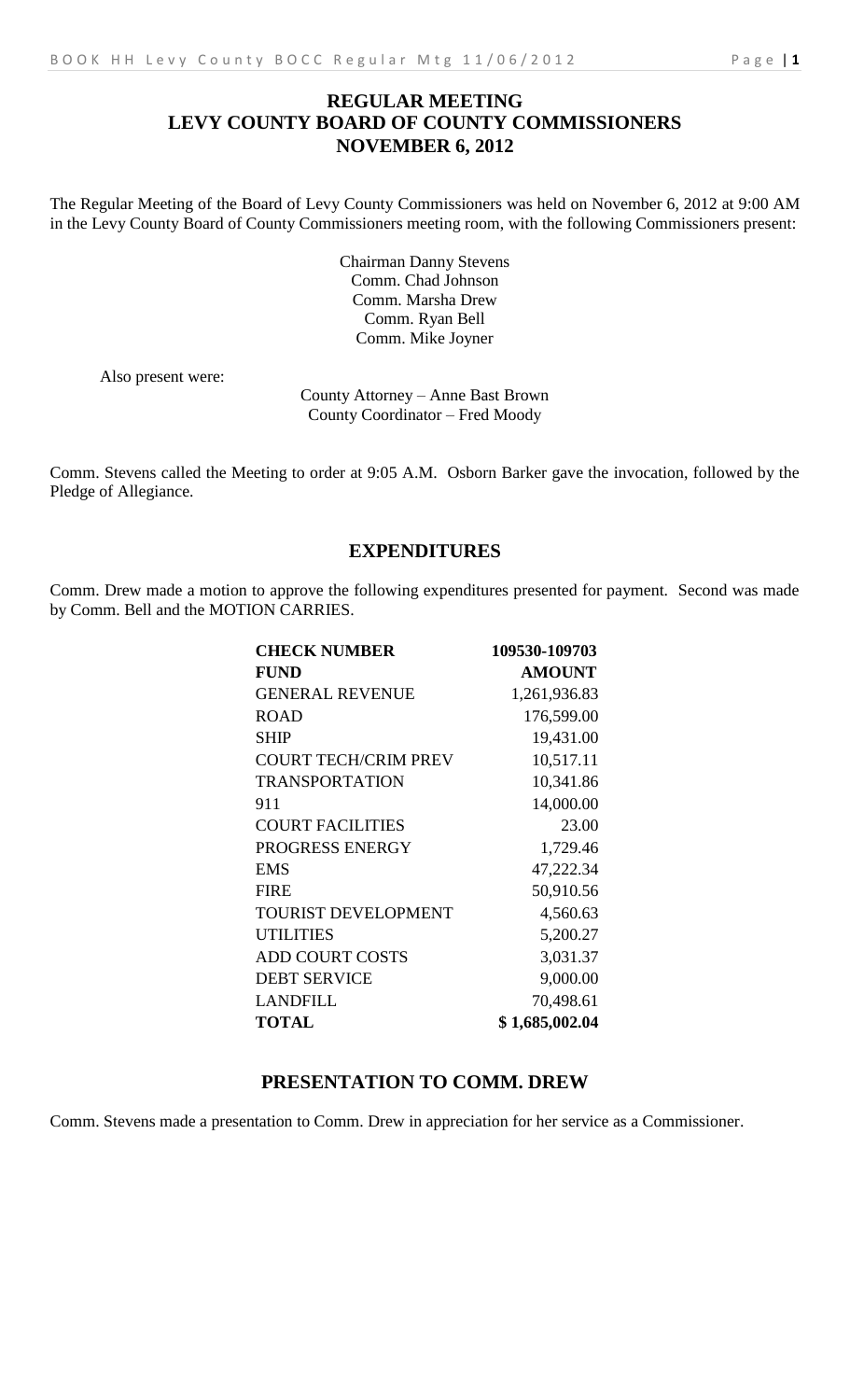# **LEVY COUNTY TAX COLLECTOR**

Linda Fugate

Request to allow the Tax Collector to retain \$125,000 of Operating Expenses.

Mrs. Fugate requested the Board allow the office of the Tax Collector to retain \$125,000 of Operating Expenses until a distribution is received in order to have funds in which to operate. Tax bills are being mailed out today, and funds are expected to be available by the end of the month. The Tax Collector's office should be able to reimburse this money back to the Board by the end of the year.

Comm. Bell made a motion to allow the Levy County Tax Collector to retain \$125,000 of Operating Expense as requested. Second was made by Comm. Johnson and the MOTION CARRIES.

## **LEVY COUNTY SCHOOL BOARD**

Jeff Edison

Presenting an update to the Board of County Commissioners regarding Levy County School Board's pursuit of special facility funding for a new school in Williston and plans as to what to do with the current Williston High School and Middle School Facilities.

Mr. Edison spoke to the Board, advising them of the Levy County School Board's intent to pursue funding assistance from the State for new Middle and High School facilities in Williston. The existing buildings will be available if the county has a use for them.

# **LEVY COUNTY SHERIFF'S OFFICE**

Patty Galyean, Executive Assistance

Request approval/signature on the Certificate of Acceptance for the 2012 Application of the Levy County Multi-Jurisdictional Task Force 21 Grant, through Florida Department of Law Enforcement, Justice Assistance Grant Program, \$48,644.00.

Sheriff Johnny Smith requested on behalf of Mrs. Galyean Board approval/signature on the Certificate of Acceptance for the 2012 Application of the Levy County Multi-Jurisdictional Task Force 21 Grant in the amount of \$48,644.

Comm. Drew made a motion to approve and have the Chairman sign the Certificate of Acceptance as presented. Second was made by Comm. Bell and the MOTION CARRIES.

## **LEVY COUNTY SHERIFF'S OFFICE**

Major Michael Sheffield, Director of Corrections

Review pending Agreement with Simplex Grinnell regarding inmate visitation system.

Major Sheffield reviewed with the Board the pending Agreement with Simplex Grinnell regarding the Inmate Visitation System. Atty. Brown stated there are two items to approve, the Licensing Agreement and the Addendum addressing Article 3, Additional Services.

Comm. Drew made a motion to approve the Licensing Agreement with Simplex Grinnell regarding the Inmate Visitation System authorizing the Chairman to sign and the Addendum addressing Article 3 as requested. Second was made by Comm. Bell and the MOTION CARRIES.

## **PUBLIC COMMENTS**

Barbara Locke thanked the Board for their help with the opening of a Dental Clinic at the Levy County Health Department. The Clinic will serve children up to the age of 21 and is expected to open to the public in about three weeks. There will be a Grand Opening on Thursday, November 15<sup>th</sup> and Mrs. Locke invited all the Commissioners to attend.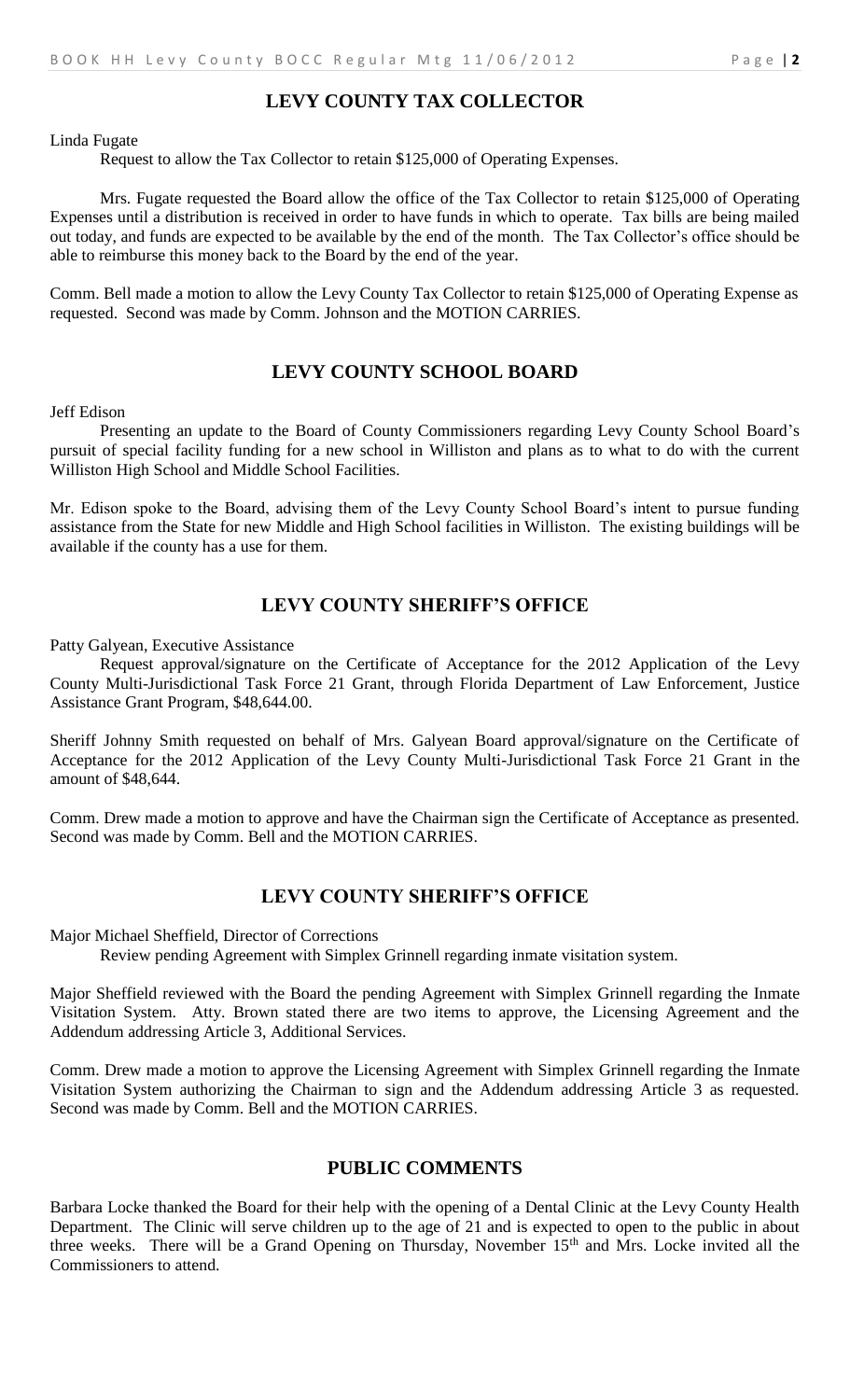## **COUNTY COORDINATOR**

Fred Moody

A. Request approval of the Funding Agreement for the Provision of Mental Health and Addiction Services; Meridian Behavioral Healthcare, Inc.

Mr. Moody requested Board approval of the Funding Agreement for the Provision of Mental Health and Addiction Services; Meridian Behavioral Healthcare in the amount of \$50,000 for fiscal year 2012-2013.

Comm. Bell made a motion to approve the Funding Agreement for Meridian Behavioral Healthcare as presented. Second was made by Comm. Drew and the MOTION CARRIES.

B. Request approval of the Master Consulting Services Agreement. This is an agreement between Levy County and Passero Associates, LLC, as a result of the RFP for the George T. Lewis Airport (Cedar Key).

Mr. Moody requested Board approval of the Master Consulting Services Agreement with Passero Associates, LLC regarding the George T. Lewis Airport in Cedar Key.

Comm. Drew made a motion to approve the Master Consulting Services Agreement with Passero Associates, LLC as requested. Second was made by Comm. Bell and the MOTION CARRIES.

C. Request Board direction for suggested dates for Chairman and Vice-Chairman appointments.

Mr. Moody requested Board direction for dates to appoint Chairman and Vice-Chairman.

After discussion among the Commissioners, Comm. Joyner made a motion to appoint Chairman and Vice-Chairman at the last meeting in December. Second was made by Comm. Drew and the MOTION CARRIES.

#### **HUMAN RESOURCES**

Jacqueline Martin, Human Resource Manager

Present proposed Memorandum of Agreement with FirstLab to participate in the Florida Department of Transportation and FirstLab, Third party Administrator (TPA), Florida Statewide Drug & Alcohol Testing Services contract RFP-11/12-9004-DC, effective August 22, 2012.

Mr. Moody presented on behalf of Mrs. Martin the Memorandum of Agreement with FirstLab to participate in the FDOT and FirstLab, Third party Administrator, Florida Statewide Drug & Alcohol Testing Services contract, effective August 22, 2012. Mr. Moody explained this will allow the County to piggy-back with FDOT and FirstLab for Statewide Drug & Alcohol Testing Services resulting in a cost savings for the county.

Comm. Drew made a motion to approve the Memorandum of Agreement as requested. Second was made by Comm. Bell and the MOTION CARRIES.

#### **CORRESPONDENCE**

Karen Blackburn

Request approval for 2013 County Holidays.

Mrs. Blackburn presented the proposed 2013 County Holidays listed below to the Board for approval.

| Holiday                | Observed                                            |
|------------------------|-----------------------------------------------------|
| New Year's Day         | Tuesday, January 1, 2013                            |
| Martin Luther King Day | Monday, January 21, 2013                            |
| Good Friday            | Friday, March 29, 2013                              |
| <b>Memorial Day</b>    | Monday, May 27, 2013                                |
| Independence Day       | Thursday, July 4, 2013                              |
| Labor Day              | Monday, September 2, 2013                           |
| Veteran's Day          | Monday, November 11, 2013                           |
| Thanksgiving           | Thursday, November 28 & Friday November 29, 2013    |
| Christmas              | Tuesday, December 24 & Wednesday, December 25, 2013 |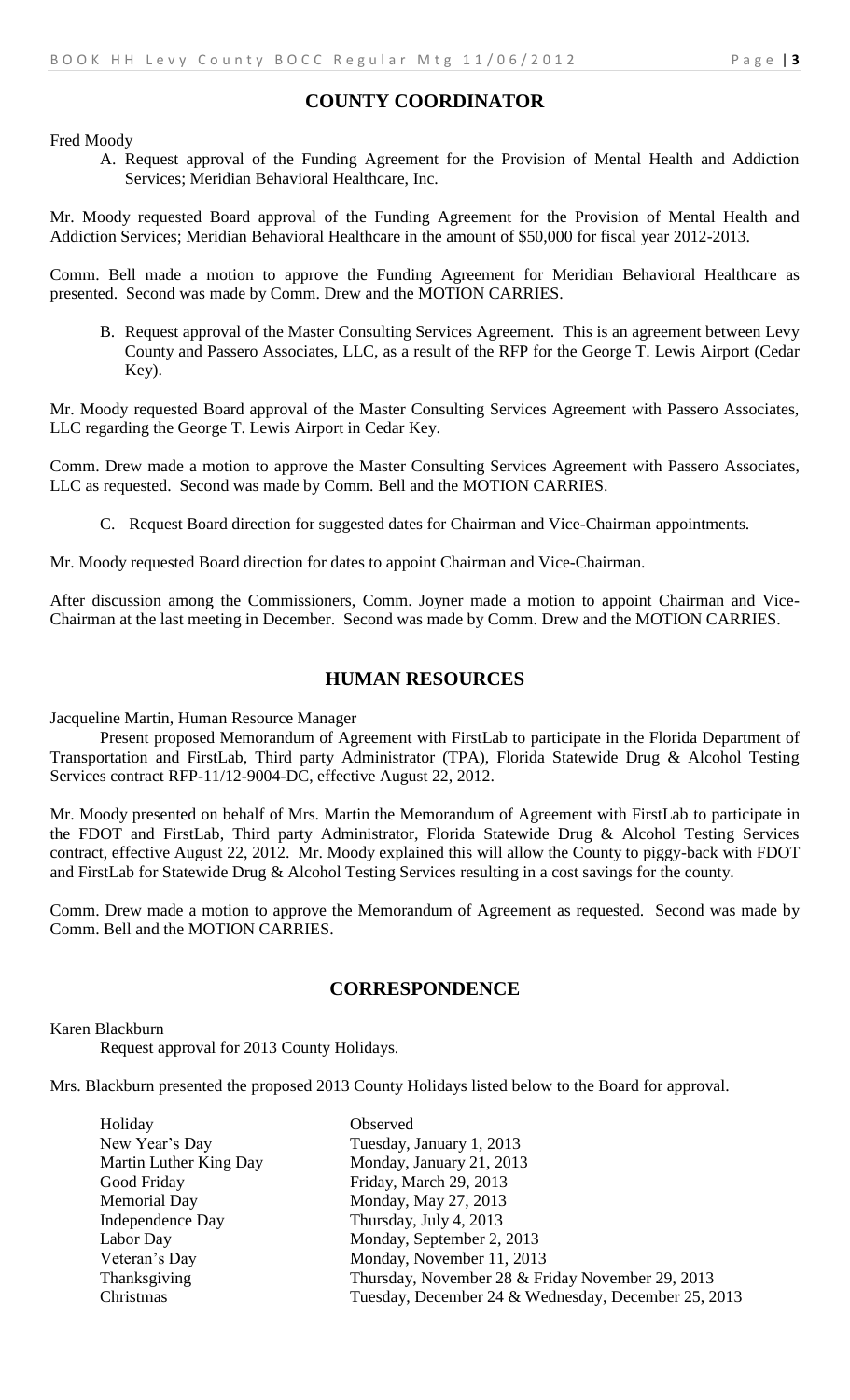# **LIBRARY**

Lisa Brasher, Director

Request approval of the 2012-2013 Annual Plan of Service; required for State Aid to Libraries.

Ms. Brasher requested Board approval of the 2012-2013 Annual Plan of Service; required for State Aid to Libraries.

Comm. Bell made a motion to approve the 2012-2013 Annual Plan of Service as requested. Second was made by Comm. Johnson and the MOTION CARRIES.

# **PUBLIC SAFETY**

David Knowles, Director

A. Request approval to purchase twenty (20) SCBA cylinders for Levy County Fire Rescue. Ten-8 Fire Equipment, Inc. is the sole-source provider of this product in the State of Florida.

Mr. Knowles requested Board approval to purchase twenty (20) SCBA cylinders for Levy County Fire Rescue from Ten-8 Equipment, Inc. in the amount of \$16,960. These new cylinders will replace the existing outdated cylinders currently in use.

Comm. Drew made a motion to approve the purchase of twenty (20) SCBA cylinders for Levy County Fire Rescue from Ten-8 Equipment, Inc. as presented. Second was made by Comm. Bell and the MOTION CARRIES.

B. Request approval to purchase a pumper truck from Ferrara Fire Apparatus. The Department would also like to request to waive the bid process as this is a unique opportunity to purchase the unit at a significant cost savings.

Mr. Knowles requested Board approval to purchase a pumper truck from Ferrara Fire Apparatus. The unit was traded in by Crystal River Fire Department with a trade in value of \$35,000. Ferrara Fire Apparatus has agreed to sell the apparatus to Levy County for the trade in value amount. This truck will replace a 1972 unit which is obsolete.

Comm. Drew made a motion to approve the purchase of a pumper truck from Ferrara Fire Apparatus in the amount of \$35,000 as requested. Second was made by Comm. Joyner and the MOTION CARRIES.

# **ROAD DEPARTMENT**

Bruce Greenlee, Administrative Road Superintendent Request to place Levy County Road 1024 a/k/a NE 131 Avenue on the paving list.

Mr. Greenlee requested Board approval to place LCR 1024 a/k/a NE 131 Avenue on the paving list.

After discussion among the Commissioners, Comm. Joyner made a motion to approve placing LCR 1024 a/k/a NE 131 Avenue on the paving list. The motion fails for lack of a second.

Yankeetown Mayor, Dawn Clary asked Mr. Greenlee if the Road Department could mow in town before the Seafood Festival. Mr. Greenlee answered the Road Department has been contacted and will be mowing before the festival.